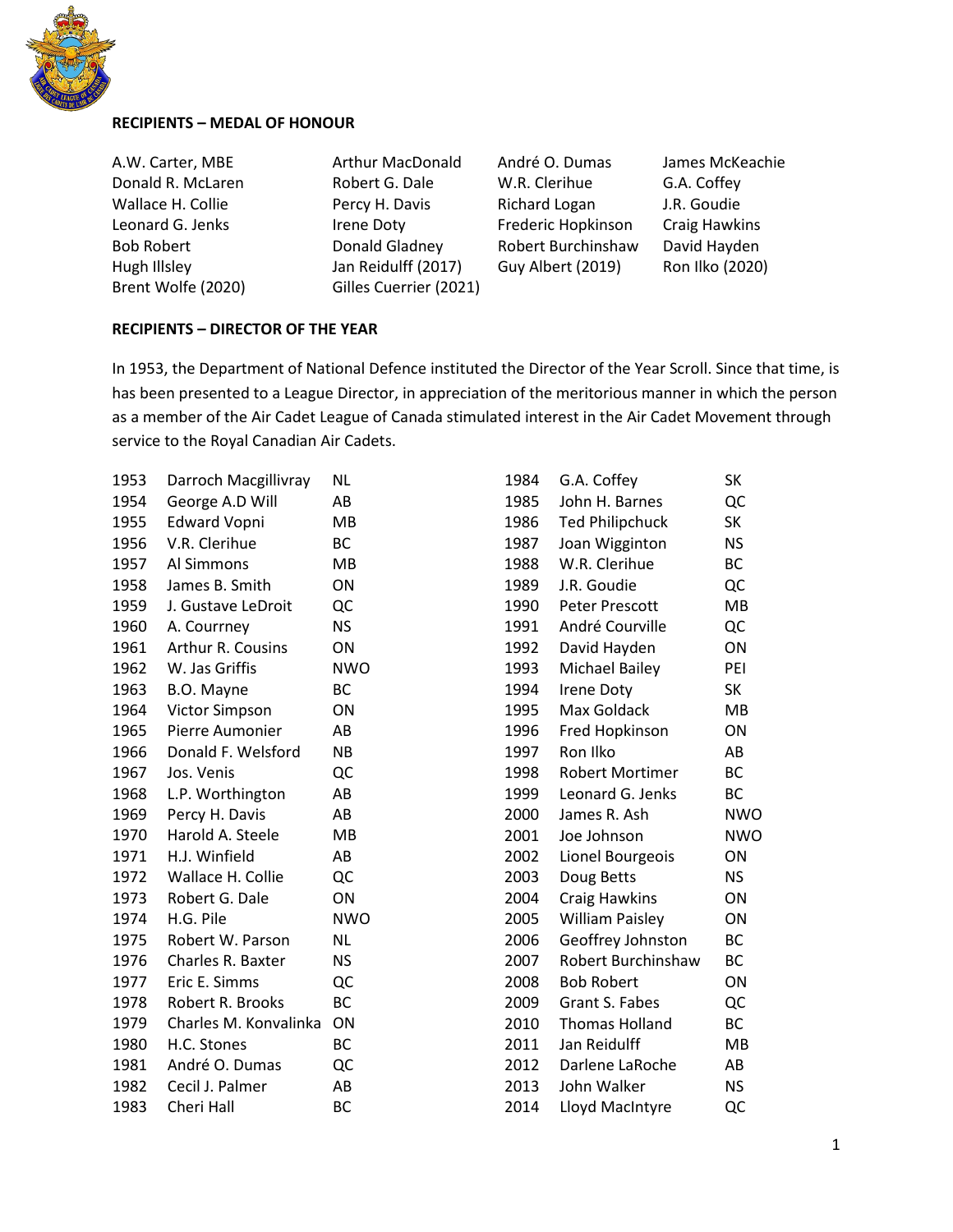

|      | 2015 Donald A. Berrill          | ON              |  |
|------|---------------------------------|-----------------|--|
| 2016 | Keith Mann                      | <b>National</b> |  |
| 2017 | Ernest Wiesner                  | National        |  |
| 2018 | Douglass G. Sutherland National |                 |  |
|      |                                 |                 |  |

#### **RECIPIENTS – HONOURARY LIFE MEMBERSHIP**

Robert Burchinshaw, OMM, CD Edmond Lanthier CD Richard Logan Arthur Macdonald Rhodie Mercer Robert L. Mortimer CD Maurice J. Murphy (2020)

#### **RECIPIENTS – OFFICER OF THE YEAR**

- 2003 Major P.B. Gratton
- 2004 Captain Robert Vanderlee
- 2005 LCol. Tom Byrne
- 2006 Col. Robert Perron
- 2007 Major David Kerr
- 2008 Captain Andrea Matheson
- 2009 Major Pierre Giroux
- 2010 Major Robert Johnson
- 2011 Doug Slowski
- 2012 Major Robert MacKay
- 2013 Major David Calvin Forster, CD
- 2014 Col. J.P.M. Yves Therrien
- 2015 Captain Rhonda Notschaele
- 2016 Captain Tyler Willis
- 2017 Captain Barbara Sand
- 2018 Captain James Harper
- 2019 Captain Mark Bromley
- 2020 Captain Sylvianne Desilets
- 2021 Major Lisa Lacombe

#### **RECIPIENTS ‐ CERTIFICATE OF HONOUR**

R. J. Hillier A. G. Macrae W.B. Orr Ruth Sabourin E. E. Simms W. E. May Mary Burns J. A. Stephens

T. E. Philipchuk D. F. Terriff Glenn Johnston J. G. McKeachie

**1977** Mrs. C. Hall Don Mooney John Barnes

**1978**

J. A. Cyr D. P. Gladney Group Cpt A.D. Ross, GC D. L. Campbell

**1979** Bert Stones

| 2019 - Thomas Taborowski                                                                                                                                                                                                       | National            |
|--------------------------------------------------------------------------------------------------------------------------------------------------------------------------------------------------------------------------------|---------------------|
| 2020 Russell Gallant                                                                                                                                                                                                           | National            |
| $2024$ $1.22$ $1.22$ $1.23$ $1.23$ $1.23$ $1.23$ $1.23$ $1.23$ $1.23$ $1.23$ $1.23$ $1.23$ $1.23$ $1.23$ $1.23$ $1.23$ $1.23$ $1.23$ $1.23$ $1.23$ $1.23$ $1.23$ $1.23$ $1.23$ $1.23$ $1.23$ $1.23$ $1.23$ $1.23$ $1.23$ $1.2$ | A 1 - 1 * - - - - 1 |

2021 Jacqueline Pepper-Journal National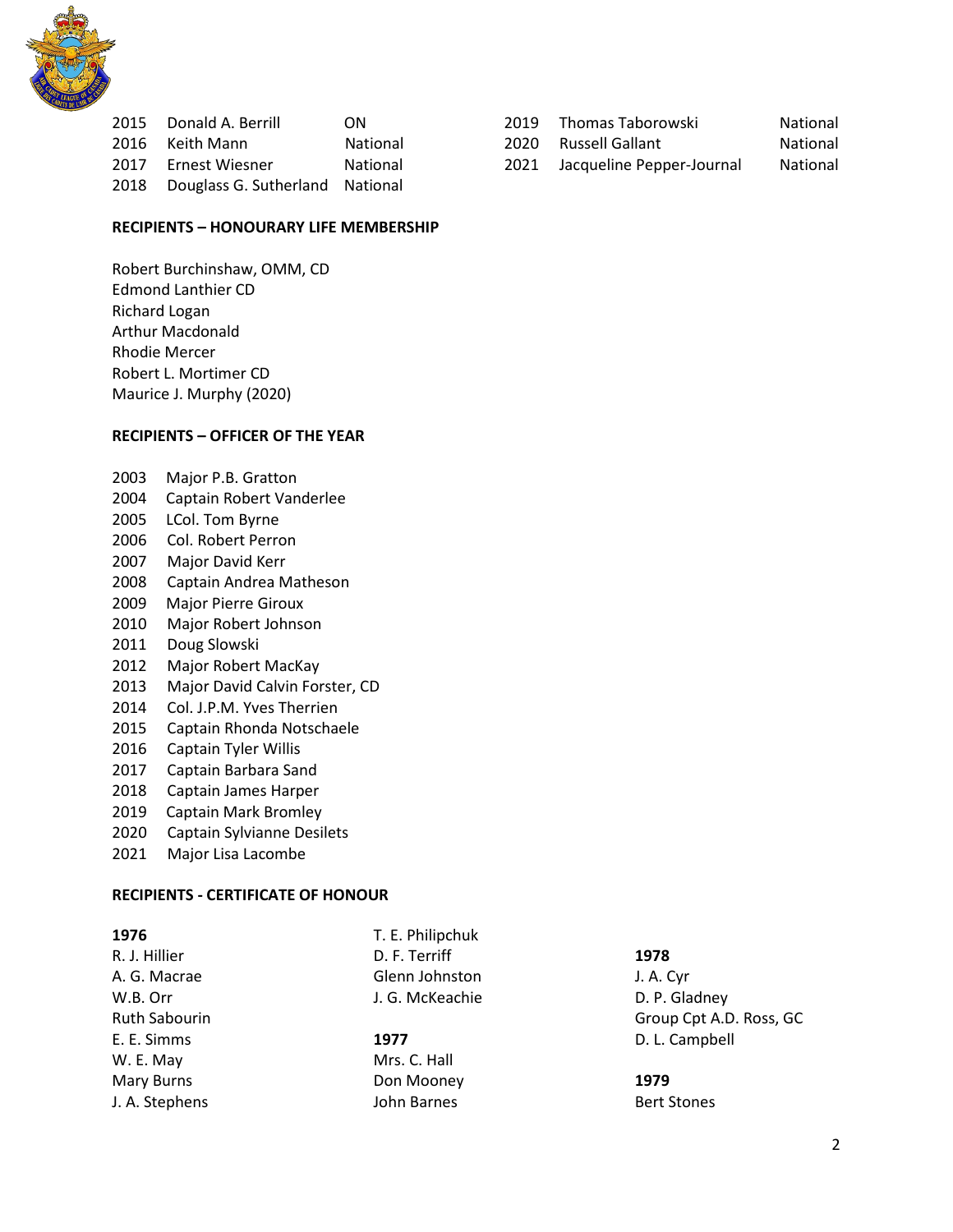

Fred Marsh Joan Wiggington

#### **1980**

W. Sampson D. Clark R. Mercer J. Yuill

## **1981**

H. Brehn A. Hansen A. Hornell T. Auchterloine

## **1982**

Paul Cumberland Lin Grieve B. Clement R. Horne

## **1983**

S. Harry D. McClure G. Moir Lt. Colonel R. R. Massier Lt. Colonel J. M. Sorfleet

## **1984**

E. Sourisseau H. Pile Pat Cumberland J. Russell

## **1985**

Neil Scott Mike Kantymir Bob Paulin

## **1986**

Norm Currie I. Erb J. R. Goudie H. Cumming W. Beattie Joan Houston William B. Cass Colonel D. Ells

## **1987**

Bruce Carter Major V.G. McTaggart Lt. Col. R. Soucy Lt. Col. F. G. Villeneuve Lt. Col. E. Sliwinski Lt. Col. D. M. Norrie Lt. Col. P. Phelan J. Donnelly Tony Cloutier J. Zrymiak H. Drummon

## **1988**

C. Sixsmith D. Hayden Ron McKinnon L. Crummey Ron Bennett Captain G. Szakala Major G. Hunt Colonel M. Angelsey R. Morrow, DFC

## **1989**

Russ Hammond Evelyn Hutchings Cec Burke Brian Booth Irene Doty Max Goldack Peter Prescott Jim Ash Dennis Hammond Gen Fraser André Courville Lawrence Forbes Philip Murray Bob Parsons Group Cpt Mok Hing Wing Colonel Ewen Cornick Lewis Evans

## **1990**

Margaret Walsh Cec David

Herb Flook Ron Ilko Brian Leatherdale Stan Moorehouse

## **1991**

Ron Button Ron Wilson Fred Hopkinson Claude Taylor Lincoln Alexander, OC

# **1992**

Alex Morrison J. McLeod E. M. Bradshaw

## **1993**

Ken McCrimmon Lt. Colonel E. Thurston Lt. Colonel J. Vaillancourt

## **1994**

No. 18 Wing, CFB Edmonton Raymond Bergeron Lou Hohenadel Sir Winston Churchill Unit #3 ANAVETS Douglas Inglis Alex Rokitnicki Larry Sinnett

## **1995**

Ron Patton Roger Gauvreau Stan Horton Beverly Burke Allen Spielman Max Goldack André Millot Joe Johnson Peggy McLeod Victor Bourgoin Norma Bourgoin Harry Astoria Russell Gallant LCol Tom Bryne Major Don Crocker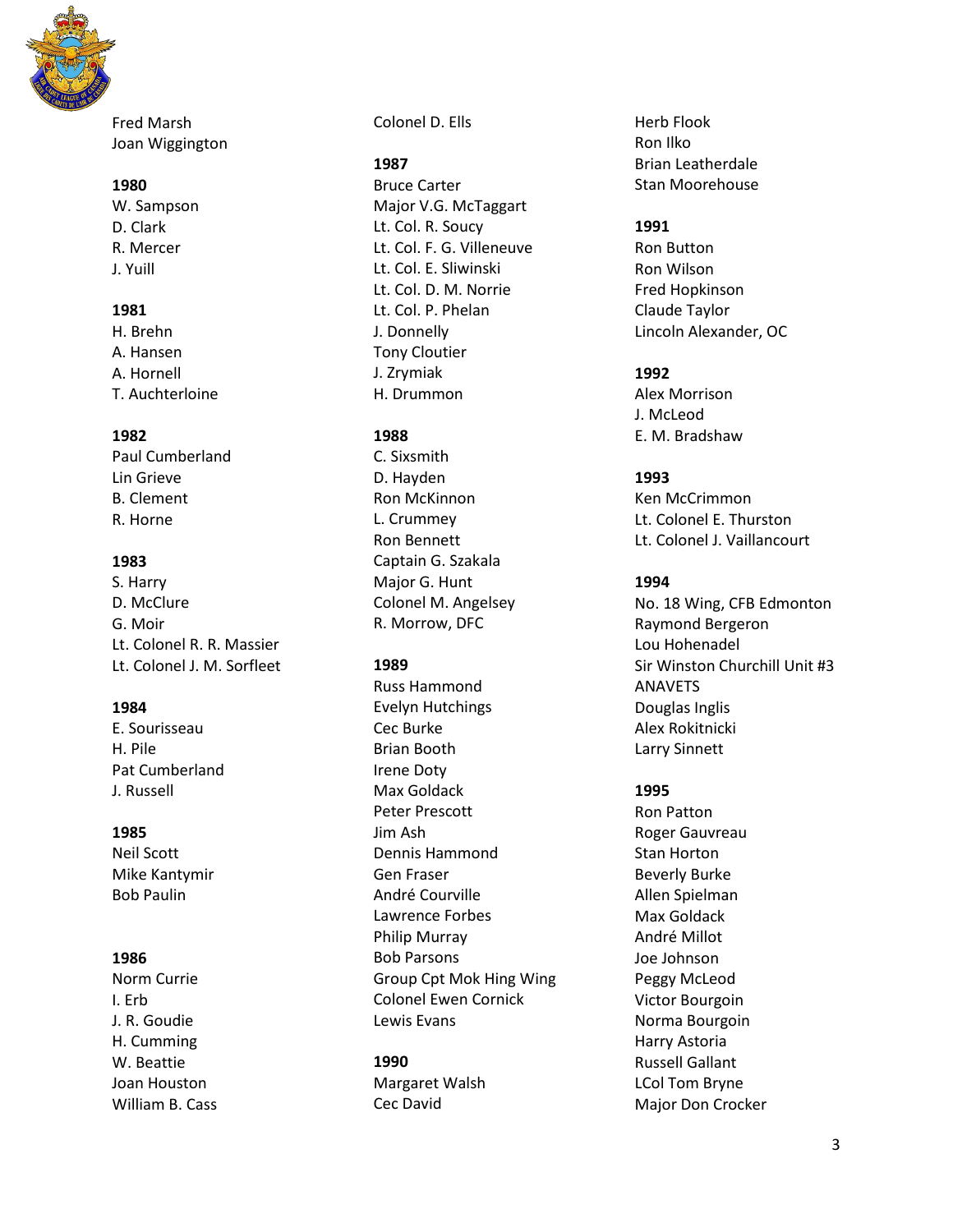

LCol John Sortfleet Paul Craig Herb Bowditch Jack Park Peter Hammers LCol Bob Patrick Colin Moore LCol Peter McCulloch Allan Tylor Eric Murray Diana Bray

#### **1996**

Charlie Guichon Lionel Bourgeois Don Irish Jim Ash Robert Clarke Norman Leblanc Paul Martin Laurent Levesque Bun Wasiuta

### **1997**

Douglas French Guy Albert Lt. Colonel E.N. Bernston Michel Cataford Steve Moody Douglas Vincent Jack Mowat Jan Reidulff Brent Wolfe Jack Germain John W. Cumbers

#### **1998**

Lorne Logan Russell Gallant Gaston Chenail Pierre Tanguay Georges Hamel Major A. Wilcox Rick Fesciuc

#### **1999**

W. J. Batchelor Cyril McCormick Walter Rogers LCol William D. Smith LCol William D. Mahoney Captain Gary Dale

#### **2000**

Robert Mortimer Robert Nolan LCol Donald Doern

### **2001**

Kenneth Pride John McInnis Gail Lecky Jerry Elias Cliff Seibel Arthur Skinner Susan Clarke William Paisley Jean-Marc Surprenant Jacques Desjardins Henri-Louis St-Pierre Lillian Black

### **2002**

Judy Murray Leo Gaudet Jack L. Hatcher Al Cyr Jacques Dufort Jacques Énault Mansfield Rogers Colin Cousens John Derousie Gary McDougall Joan Cameron Gordon McRae Robert Burchinshaw

## **2003**

John (Bud) Stewart Louise Desnoyers André Doré William Slaughter Bob Robert Garry Bolton George Evans David O'Dell

James George Spencer Hugh Boyd

#### **2004**

Charles Allain Tom Beda Gilles Cuerrier Roger Dionne Craig Hawkins Edwin Lansdell Edmond Lanthier Dennis MacNeil Tom White Ernie Eisner

## **2005**

Grant Fabes Maurice Murphy Boyd Taylor Harold Fowler Wally Mildren Leonard Jenks

### **2006**

Edgar Allain Carole Bédard John Henwood Karl Ratz Ralph Thistle Arend Visser

### **2007**

Ed de Caux Maureen Drolet Milton Glaicar Wayne Goldfinch Keith Mann Ed Statham Doug Sutherland Ted Taylor

### **2008**

John Kutarna Ernie Callow Gary Winkleman Ron Clement Ruth & Richard Marcotte Ken Higgins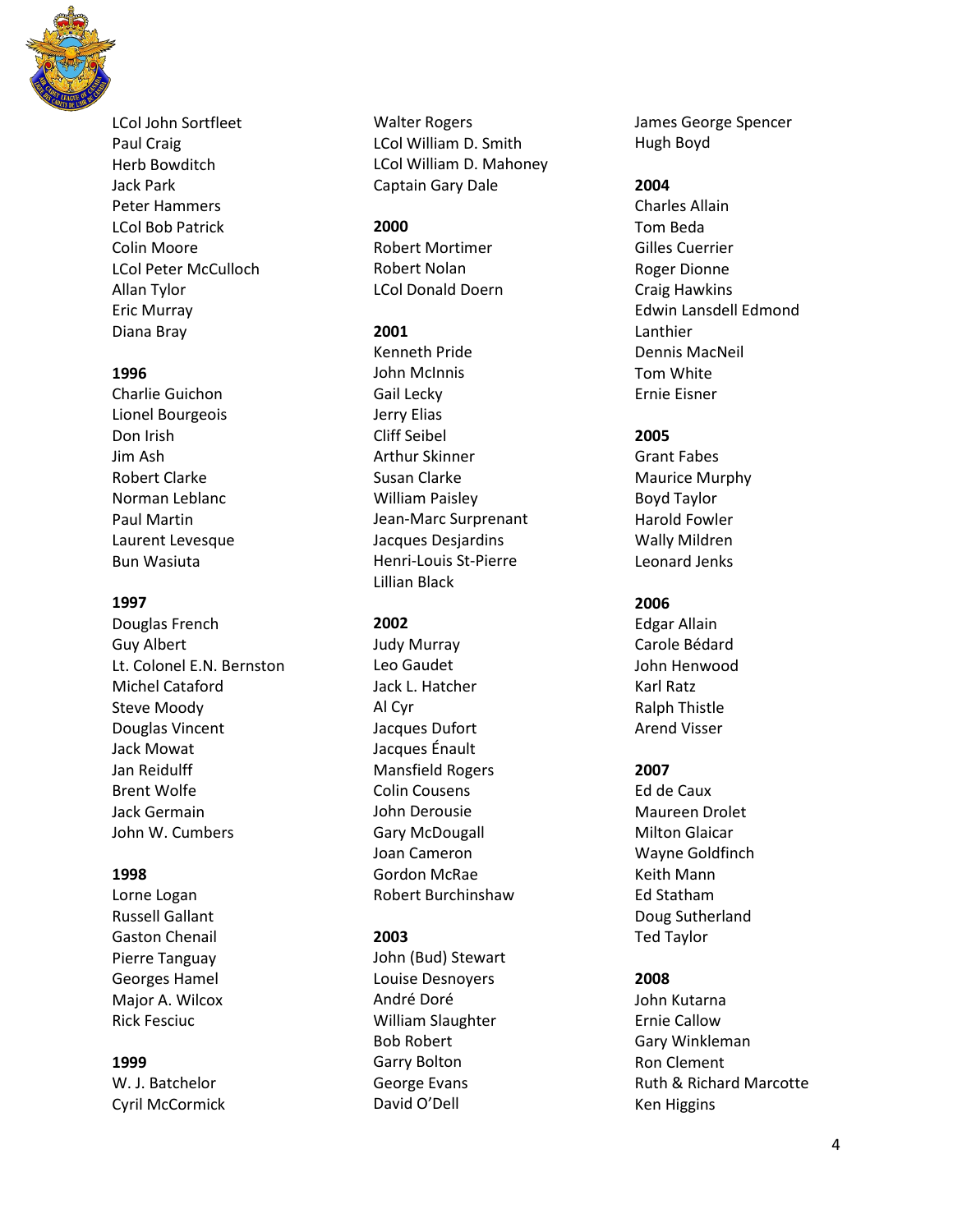

Ross Hamilton Charles (Chuck) Verge

#### **2009**

Robert Bryant Murray Dean Robert Drummond Evelyn M. Gouther-Campbell Patricia McDonald A. J. (Telly) Mercury

#### **2010**

Mr. John Hicks Gladys Elaine Jarvie Andy Jeffrey Earl C. Lantz Terry Lewis Lloyd MacIntyre Don Saunders

## **2011**

Andrew Blyth Allan Finnbogaston James R. Gale Fred Johnson Eric Steffensen John Walker

#### **2012**

Lee Ann Jennigan Pat Sulek Richard Brooks **2013** Robert Pelletier Cornelia L. Hatcher James Mullins Ralph Jeans John Robin Scott Mark Brickwood Norm Richard Lovitt Dave Vokey Jack Young Raymond Hall Jean-Louis Michaud

Rod Seyffert

#### **2014**

Dale Crouch Edward Mroz Evelyn Hutchings Ilona Turra Joyce Howard Lori Westling Samuel Newman Thomas Taborowski C.L. Tommy Thomas

#### **2015**

Ronald Rique Howard Mar Leigh Joiner LCol (Ret'd) Ronald Edward **Gillbank** Raynald Bouchard Madeleine Lecours

#### **2016**

Penny Doern Gail Elgert Terri Hinton Geoffrey Johnston Mike Symons

#### **2017**

William J. Cumming William J. Cumming James William (Bill) McCarthy Douglas McLennan Barry Rowan

#### **2018**

Joan Irvine Beverly Hoban Gregory R. Merrill CD Roberta Foisy Danielle Bawden Mike Boyle CD Donald G. Duthie CD Capt Dick Lubbersen CD3 Capt Tyler Hamm David Gordon Lamb

#### **2019**

William Cahill William Fowler Peter Garton Marc Lacroix Norman Robert Macfie John E. Mayhew Douglas McLennan Bruce H. Morse Garfield Pinsent

#### **2020**

Michel Crevier John Nolan Jackie Smith

#### **2021**

Daniel Hutt David Deswiage Douglass Sutherland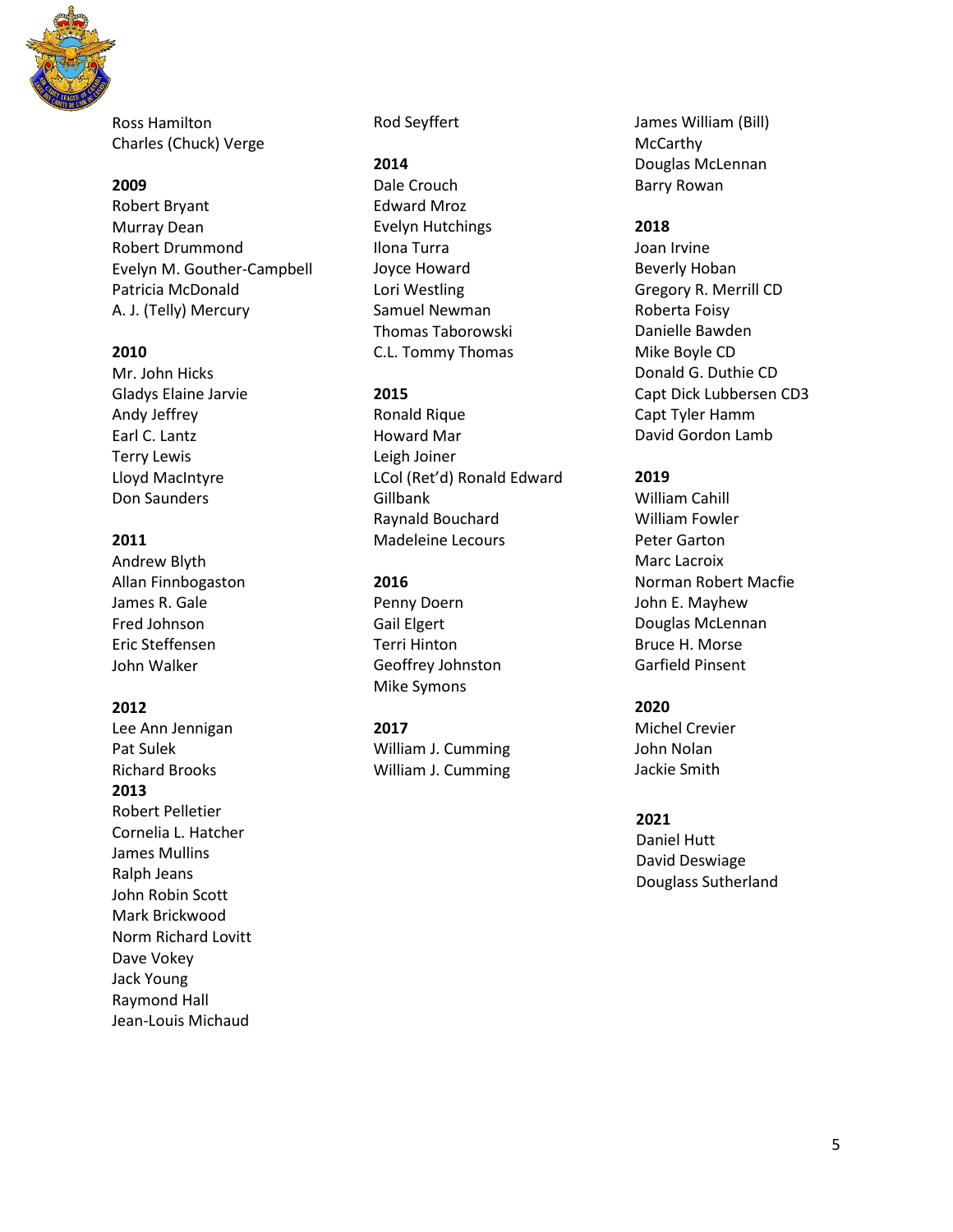

## **RECIPIENTS – PRESIDENTIAL CITATIONS**

**1999** Alex Rokitnicki

**2000** Stan Harry

## **2002**

Paul Craig LCol Jerry Elias LCol Gordon Hatch LCol Peter McCulloch Donald McClure

**2004** Fred Hopkinson

## **2005**

Rodolphe Beauleau Capt Lucien Lacombe Rodie Mercer Roger Morin T.E. (Ted) Philipchuk

**2006** BGen. Ron Button

**2007** Rod Jones William Paisley

## **2008**

Bev Burke Grant Fabes Brent Wolfe

**2009** Lionel Bourgeois Stuart Clyne Irene Doty

### **2010**

George M. Evans David D. Hayden Maurice J. Murphy Boyd Taylor

#### **2011**

Kathleen Birchall Bob Burchinshaw Craig Hawkins Ruth Sabourin Doug Vincent

**2012**

Greg Boudreau LCol (Ret'd) Robert Dale Herbert Henry Spear

### **2013**

Donald Albert Berrill Eveleyn Campbell Sennheiser Canada Russell Gallant Jack Henwood George Mitchell

## **2014**

Jan Reidulff Ron Patton

### **2015**

LCol (Ret'd) Bud Bernston Evelyn Hutchings Capt Daniel Hutchinson

#### **2016**

Wayne Meredith James Mullins

### **2017**

Marcel Bineau David Brown Russell Gallant Vern Toews Dave Vokey

## **2018**

Danielle Bawden Maj Mike Boyle Maj (Ret) Donald G. Duthie, CD Roberta Foisy Capt Tyler Hamm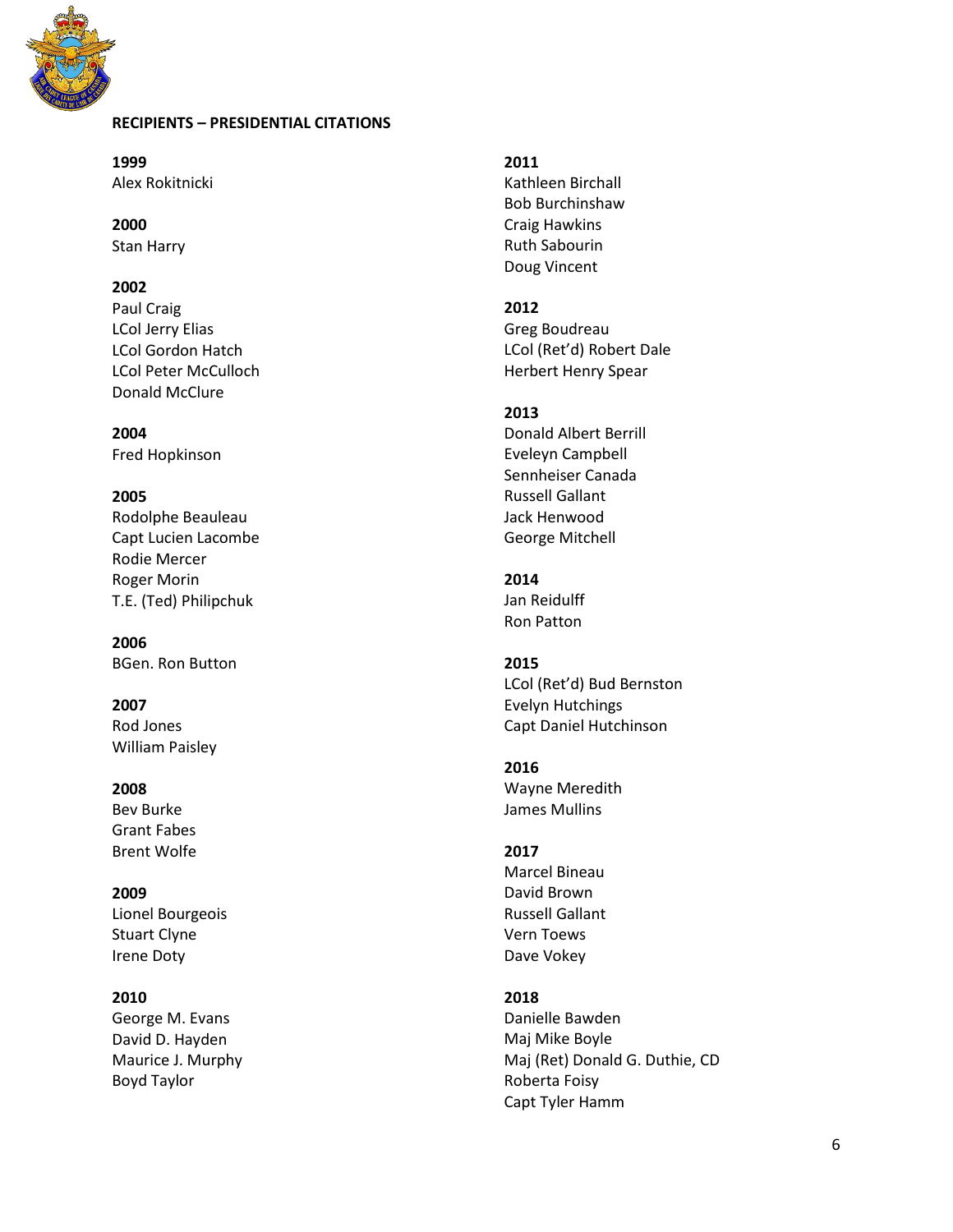

Capt Judy Hoyles Ron Jones Christopher Kassouf Andrea Kerr Billy Knockwood Dennis Kowal David Gordon Lamb Capt Steven Linthwaite Capt Dick Lubberson Justin McIntyre Misty McKenzie Capt Jim McInnis Kaitlyn Reher Maj David A. Wright, CD

#### **2019**

Penny Doern Robert Parsons

### **2020**

Don Berrill Jacqueline Pepper-Journal Gerald Pratt

## **2021**

Gail Lecky Ronald Rique

## **RECIPIENTS – PRESIDENTIAL CERTIFICATES**

### **2020**

351 "Silver Star" Squadron 527 "Simmonds" Squadron Escadron 564 "Bleriot" 641 "West Prince" Squadron 779 "Black Knights" Squadron Escadron 811 "La Prairie Optimiste" Escadron 901 "Kiwanis Val-Bélair"

## **2021**

807 "Mount Pearl Kinsman" Squadron 176 "Boeing" Squadron

### **RECIPIENTS – CERTIFICATE OF MERIT**

#### **1994**

Capt Gerald Carter William Prittie Capt John Wilson

### **1997**

John Derousie Daniel Dillon James France Jeffrey Gilmour Robert McMeekin Mike Trenke Barry Young

### **1999**

Eric Murray Judy Murray

## **2000**

BGen. William Buckham James Green Britta Gunderson-Bryden Aria Hamilton Pamela Harknett Robert MacBain Capt Douglas Mathias Maurice Murphy LCol George Roberts

## **2001**

Craig Hawkins James William (Bill) McCarthy Randy McNally Capt Carol A. Stanley Michael Wedge

## **2002**

Carole Bédard Brian Darling Richard Duguay Pauline Filion Wayne Goldfinch Thomas Holland Jean-Louis Lanthier Hendrikus Meijer Philip Perry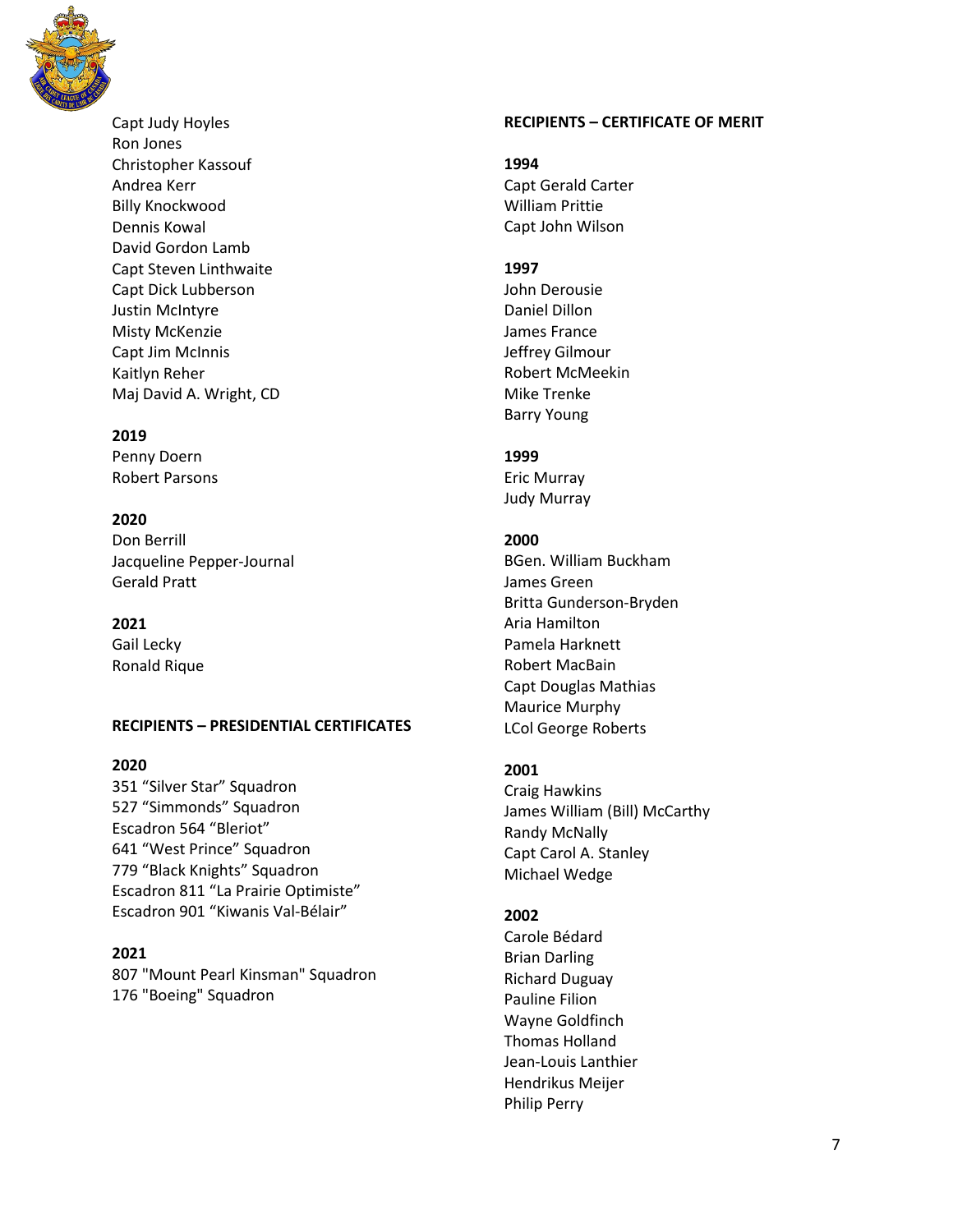

Marc Quenneville Douglas Sutherland Denis Turgeon

#### **2003**

Jack Budgell Grant Fabes Ted Frost Joana Howard Melvel Johnston Darlene Laroche Lloyd McIntyre Peggy McAllister Robert McCormick Terry Nelson John Preston Sam Prowse Jack Roberts Sandra Shaw Fred Sigurdson Patricia Sulek

### **2004**

Richard Berday Claude Carignan Clayton Collins Brian Darling Maureen Drolet Giles Dudley Bruce Heaton Waltraud Johnsen Neil Olsen Jacques Patenaude J. Robert Pelletier Yvon Soucy Charles St. Clair Pierrette Trudel Jack Wilson

## **2005**

Pierre Renaud Roy Young

## **2006**

Christian ne Bechard Don Berrill Bob Drummond Denis Haman

Goward Heath Augustus Humber Eric Kohonen Claude Lapointe Georges Ostiguy Dominique Paul Mel Pike Michel Richard Bob Robert Wanda Shaw

### **2007**

Margaret Bromley Richard Brooks Marlene Conway Jean -Louis Emond Michel Hebert Claude Laferriere Roy Moir Doug Rogers

### **2008**

Michel Cote Pierre Doyle Gilles Filteau Terry Harris Joyce Howard Lee Ann Jennings Fred Johnsen Bruce Lougheed Don Raleigh Martin Schultz R.W.J. (Rod) Seyffert Tommy Thomas Hille Viita Rick Wilson

### **2009**

Charles Bowen Jerry Brett Carol Cox William Cumming LCol. Jim Gale Burt Gillings Rita Holden Capt David Johnston Maj William Kelly Adeline MacIsaac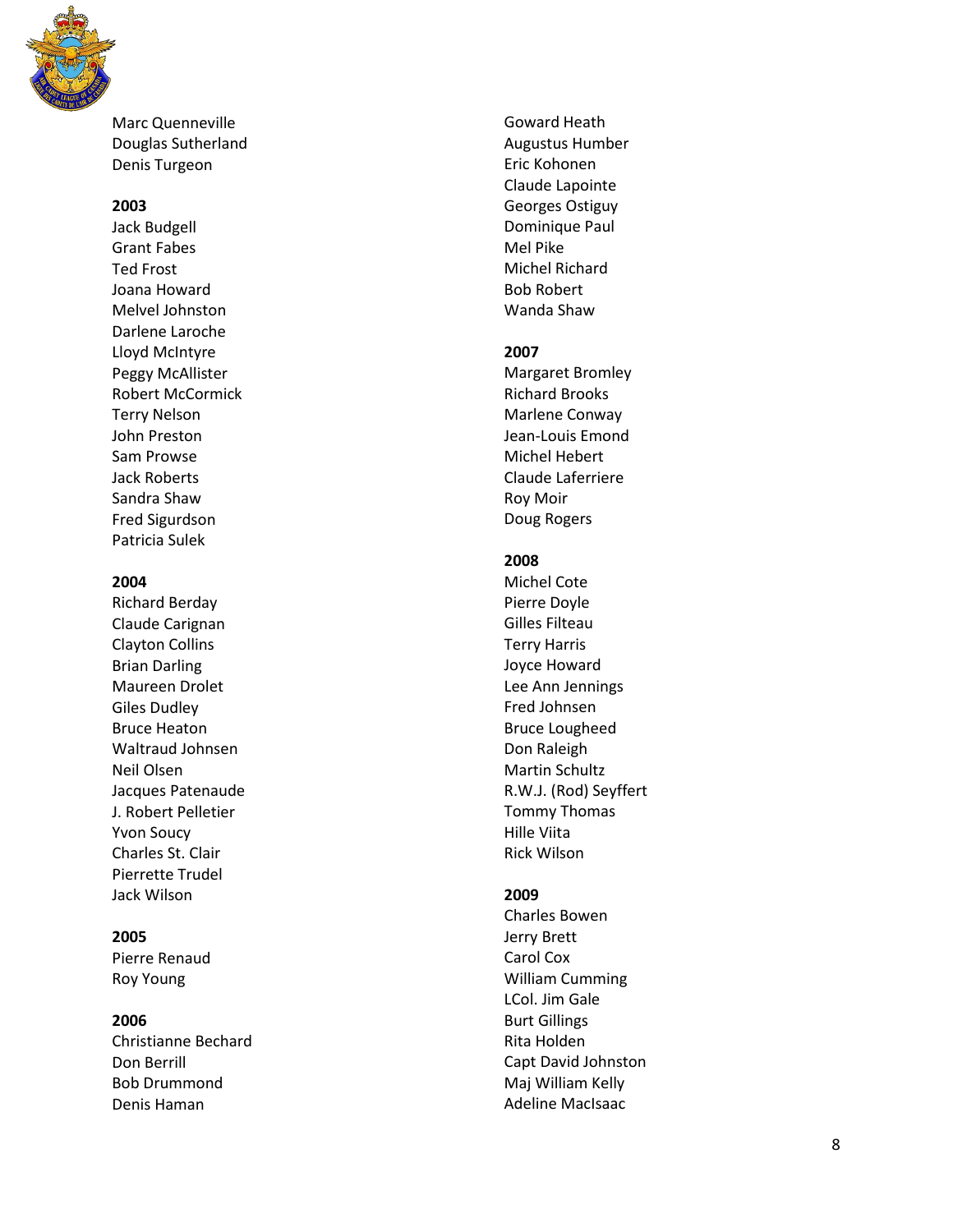

Victor Mateyshin Patricia McDonald David McLeod Colleen Nelson Kazmer Nowak Capt Kendra Palmer Vern Toews Robert Weibe

## **2010**

Stuart Clyne Kelly Duan Denis Dunne Danny Gosse Colin Heathcote Waltraud Johnsen Marc Lacroix Norman Richard Lovitt Garfield Pinsent Christopher Redfearn Ted Strain

## **2011**

Donna Bagemer y LCol. Jerry Elias Don MacDougall Alfred McDonald Kari Pirt François Provencher John Scott Jean Urquhart Sandra Wells

## **2012**

Robert Bauhuis Diana Bray John Dalrymple Virginia Dalrymple Deb Duncan Audrey Monica Elliot Kendra Fisher Alastair Bruce Fyfe Lois Gresiuk Leigh Joiner Les Juhasz Anna Lewis Lynne Manchur Sam Newman

Kenn Nixon Linda Passarelli Jackie Smith Thomas Taborowski

## **2013**

Sue Bernauer Cindy Brazer Nelson Fulford Lionel Gingras Philip Anthony Haynes Wilson Hoffe Manon Laliberté Debbie Long Eliane McNaughton Malik Merchant Jean -Anne Milton -Binzack Everette Price William Edward St -Jean Edwina Thompson Elizabeth Wallace Winston Weir

## **2014**

Robert Bauhuis Carole Joelle Douel Chantal Duguay Diane Earle Anna Ksenia Lesiw Claudette Pitre Christine Poole Carlotte Regelsky Christopher Tuck Sam Wells

## **2015**

Louis Arsenault Mike Clulow Evelyn Doyon Bev Hoban Tammy Hooper John Huczel David Lanz Stéphanie LeBlanc Anna Lewis Brian Lewis Stan Monkman Brad Mowat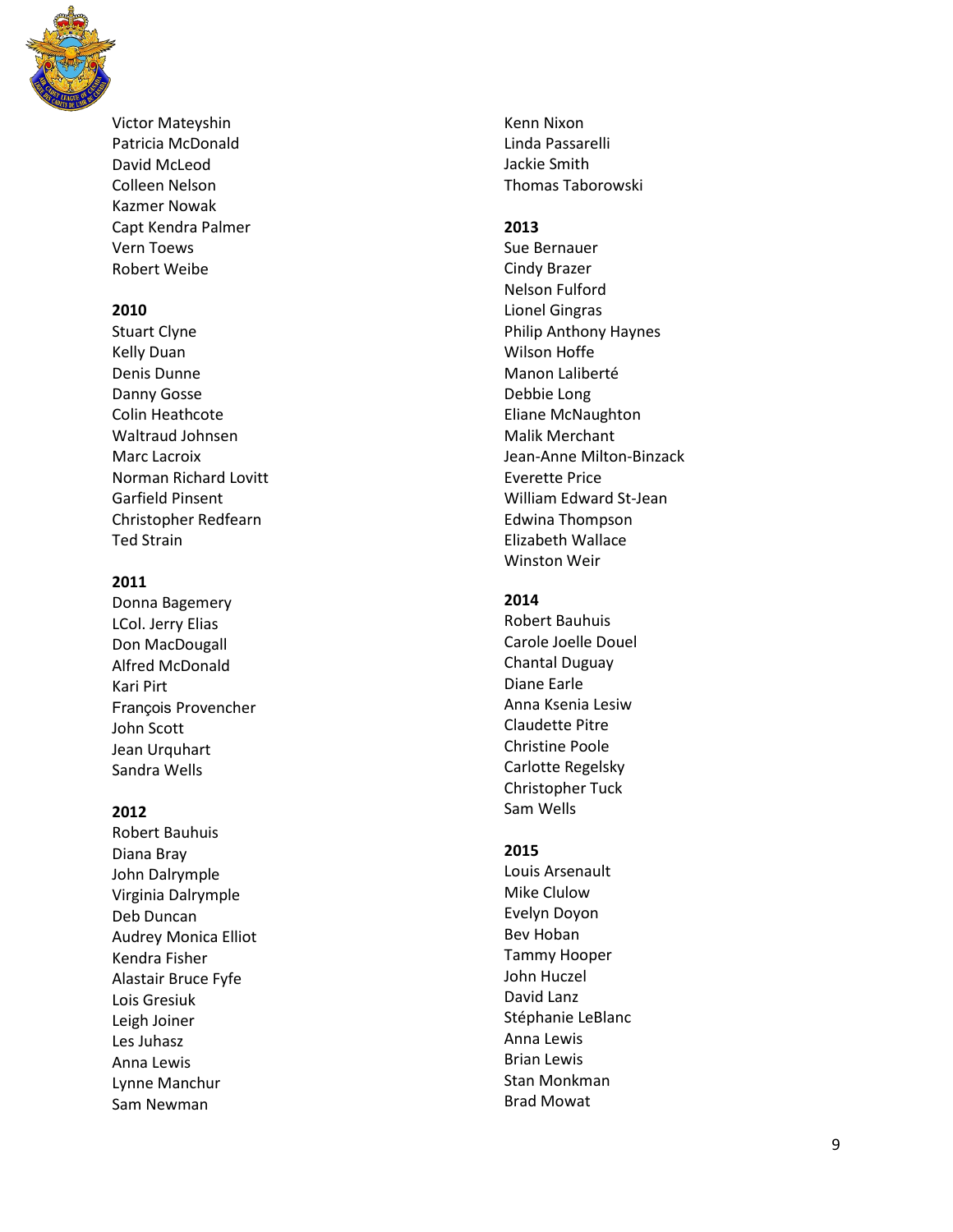

Wayne Parisien Lorraine Patenaude Kimberly Thomas

### **2016**

Yves Allard Charles Bryson John D. Evans Lynne Gallant Diane Gingras Christopher LeBlanc Gail Lecky Norman Macfie Kim O'Brien Maria Shea Alex Smith Jackie Smith Derek Theile Edwin Weigers

## **2017**

Brian Andrus Yvette Bernat Marina Boudreau Patrick Brunelle Brigitte Buissières Darren Creamer Alan Curtis Linda Duchesne Jim Eddison Lorraine Forsen Sylvain Fournier Bill Fowler Anne Fox Ross Goldsworthy Capt James Harper Douglas Hinchcliffe Evelyn Hutchings Suzanne Larivière Manuel Marot Katherine Martin Nancy Matheson Kendra Mellish Danielo Modestino Sonya Morency Dawna Morgan Ginette Morin Gayle Mueller

Edith O'Sullivan Garfield Pinsent Randy Reish

### **2018**

Greg Boudreau David T. Brooks James Courtney Dennis Dillon Andre Gagnon Jean -Loius Michaud Penny O'Shaughnessy Mark A. Thususka Samuel Wells Terry Arthurs Zelak

#### **2019**

Rhonda Barraclough G. Bruce Davidson Capt Marc Doucette Cletus Dunn Dwight Eide, CD Rose -Anne Gladu Mike W. Giovanetti Daniel Marshall Hutt Deborah Kinny Raquel Lincoln David K. Miller Penny Peckham Christopher A. Redfearn Marc Lacroix Norman Robert Macfie John E. Mayhew Douglas McLennan Garfield Pinsent

### **2020**

Bob Gaudet Andre Guilbault Marie Christine Lalonde Trudy Loucks Claude Marchand Dan Miller Veronique Morisset Angele Mullins Phillip Rennison Yvan Roy Mark Vermeer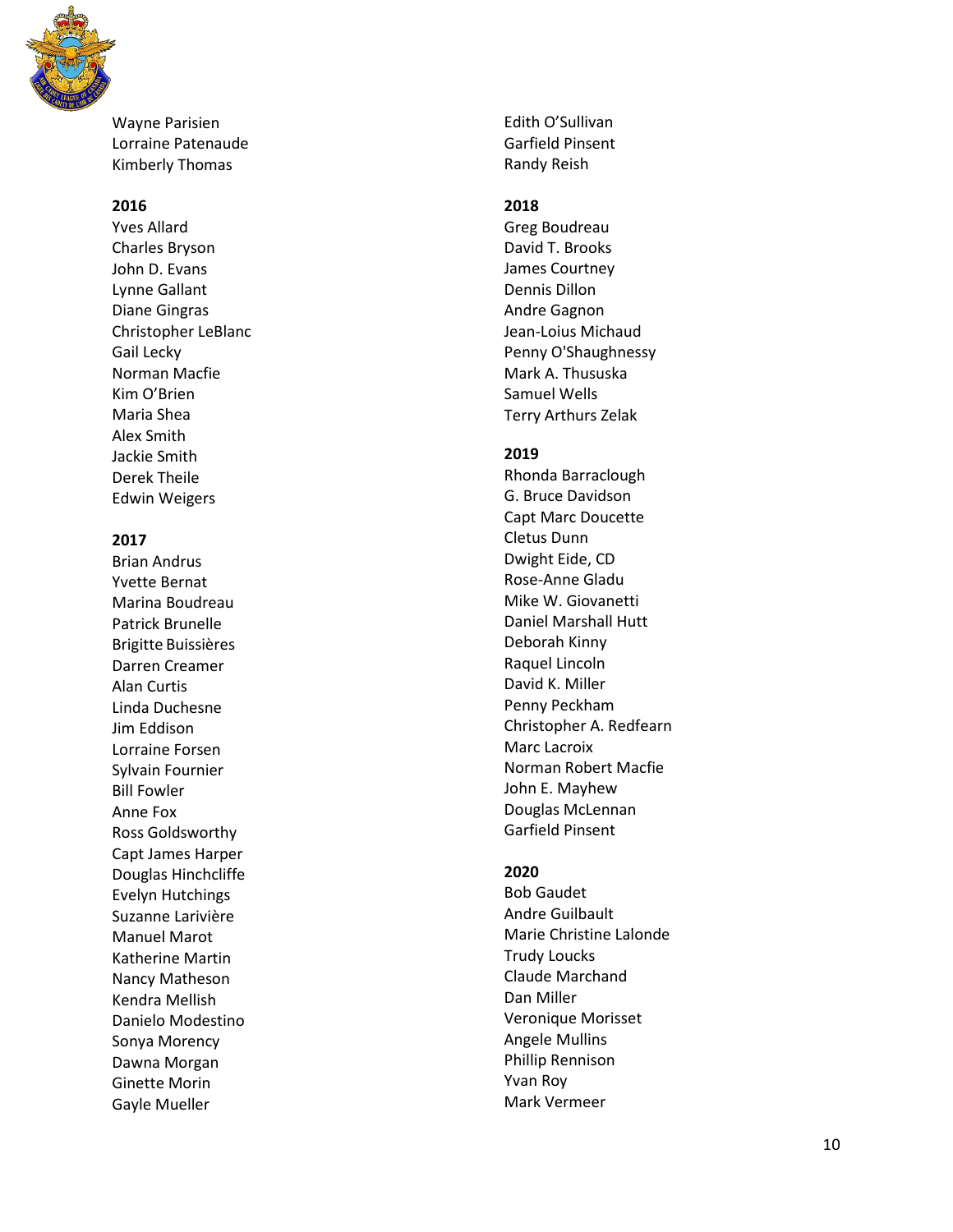

## **2021**

691 Hawk (Indian Head) Squadron Sponsoring Committee André Mauger Audrey Wittebolle Austina Creamer Barry Franklin Donna Grouette Fred Schultz Glenn Penney Sandina Buscemi Sherri Glazier Trevor Sandwell Veronica Rogers Lynette Zorgdrager James Ross Morrison David Thomas Leonard David S. Brown

## **RECIPIENTS – CERTIFICATE OF RECOGNITION**

#### **2002**

Maj Marcel Bineau Charles Burbank Robert Goode Capt Gerald Labrecque Capt Bill McCutcheon Astrid Minnick Maj Jacquie Pepper Maj Svend Raun Maj Ron Revelle Raymond Richard Capt Shirley Slack Douglas Slowski Lt Philip Wilson

### **2003**

Capt Douglas Mathias Capt Alfred Nielson Capt Marie Pemkowski Maj Richard Sensabaugh Capt Andrew Thoms

### **2004**

Capt Greg Apland Capt Douglas Harvey Capt Garry Kaschal Capt Colleen Lowe

Capt William Lowe Keith Mann Howard Mar Capt Dean Woloschuk

## **2005**

J. Brassard Nancy Flook Sgt Thomas Kavanagh Capt Gaston Lavoie Lt Douglas Long Maj Pierre McClure J. Milne Winston Weir

## **2006**

Capt Bruce Ashton Jim Buckle Douglas Mills Cdr Murray Wiley Capt Dean Woloschuk Capt Kevin Yetman

### **2007**

Maj Collette Blight Capt Maurice Chasse Capt Dale Crouch LCol Jim Forestell Maj Peter Garton Capt Ray Gaudet Lt Donna Jaculak Capt Susan MacNeil Alexis McCormick Maj Luigi Norio Capt Rhonda Notschaele Capt Albert Szawara LCol Tom Szczerski Maj Al Wardle Capt David Wright

## **2008**

Capt Raymond Chaisson Capt Bruce Clift Capt Paul Dowling 2Lt Audrey Fortune Maj David Forster 2Lt Elva Martin 2Lt Gary Metcalf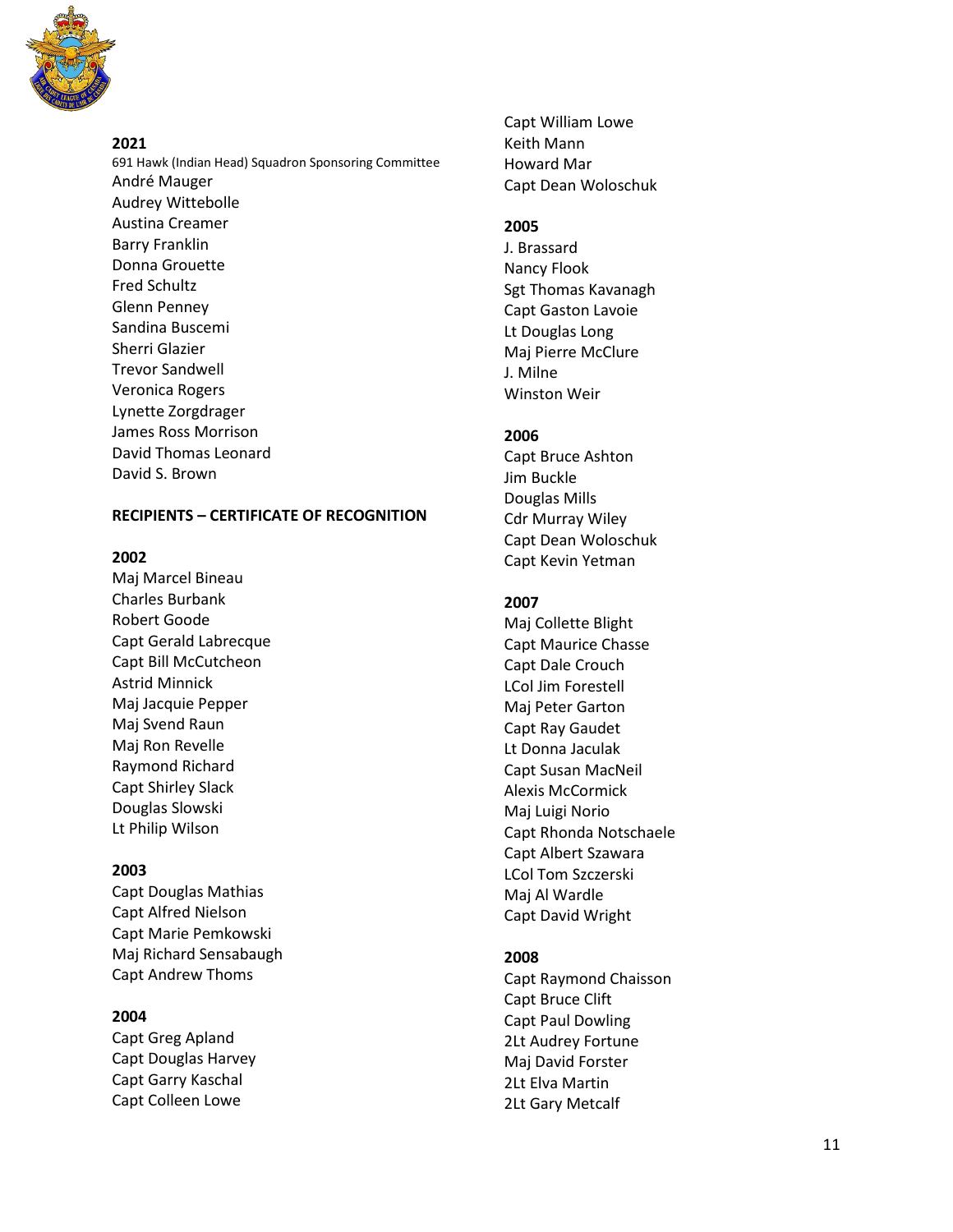

Maj Paul Tambeau

#### **2009**

Capt James Arthur Lt Lydia Blais Lt Ewan Booth Stan Cook Capt Mike Crawford LCdr Robert Crowe Maj Steven Daniel Capt Karen Gardiner Capt Ken Holden Gerry Lynch Gerald Morrissey Capt Kendra Palmer Adam Penner Robert Petrie Craig Power Capt Earl Pryce Nels Sherman Capt Margaret Somerleigh

### **2010**

Maj Bob Beck Maj Mike Boyle Capt Mike Gielas Capt Richard Helps Maj Mark Holowatyj CI Glenn James Capt Phylis Morewood Capt Patti Setlack Maj Danny Walsh

### **2011**

Mark Anderson Morley Armstrong Capt Ian Coupland Ted Gilbank Capt John Harris Taylor Kopanchynski Hazel MacCallon Michelle MacMillan Capt Lloyd Olson

## **2012**

Maj Michael Blakely -Bazinet Capt Peter Clark Capt Reid Having

Capt David Johnston Capt Anne -Marie Norio Capt Guy M. Pepin Edward W. Pigeau Capt Philip Antoine Richard Capt Barbara Sand Capt Peter Savage Capt Beverly Scott Terri Super Capt Simon Thomas Capt Judy Undiks Jackie Vokey Capt Christopher Wootton Greg Worboys Mark Young

## **2013**

Capt Carson Bennett Maj Lyle Brennan Capt Tracey Cormier Gordon Farrow Capt Lori Greene Lt Tyler Hamm Capt Dick Lubbersen Capt Andrea Matheson Lt Bruce Moran Everette Price Maj Jason Reid Barry Rowan Capt Beverly Scott

## **2014**

Maj (Ret) John Breen Maj Colin Bruce -Smith Ronald F. Gowing Maj David Leonard Capt Rhonda Notschaele Capt Graham Pilkington Capt Cathy Ringuette Capt Barbara Sand Maj Richard Sensabaugh LCol (Ret) James R. Shields Maj Christopher Toth Heather White

## **2015**

Capt Sandra Arsenault Capt Christopher Babcock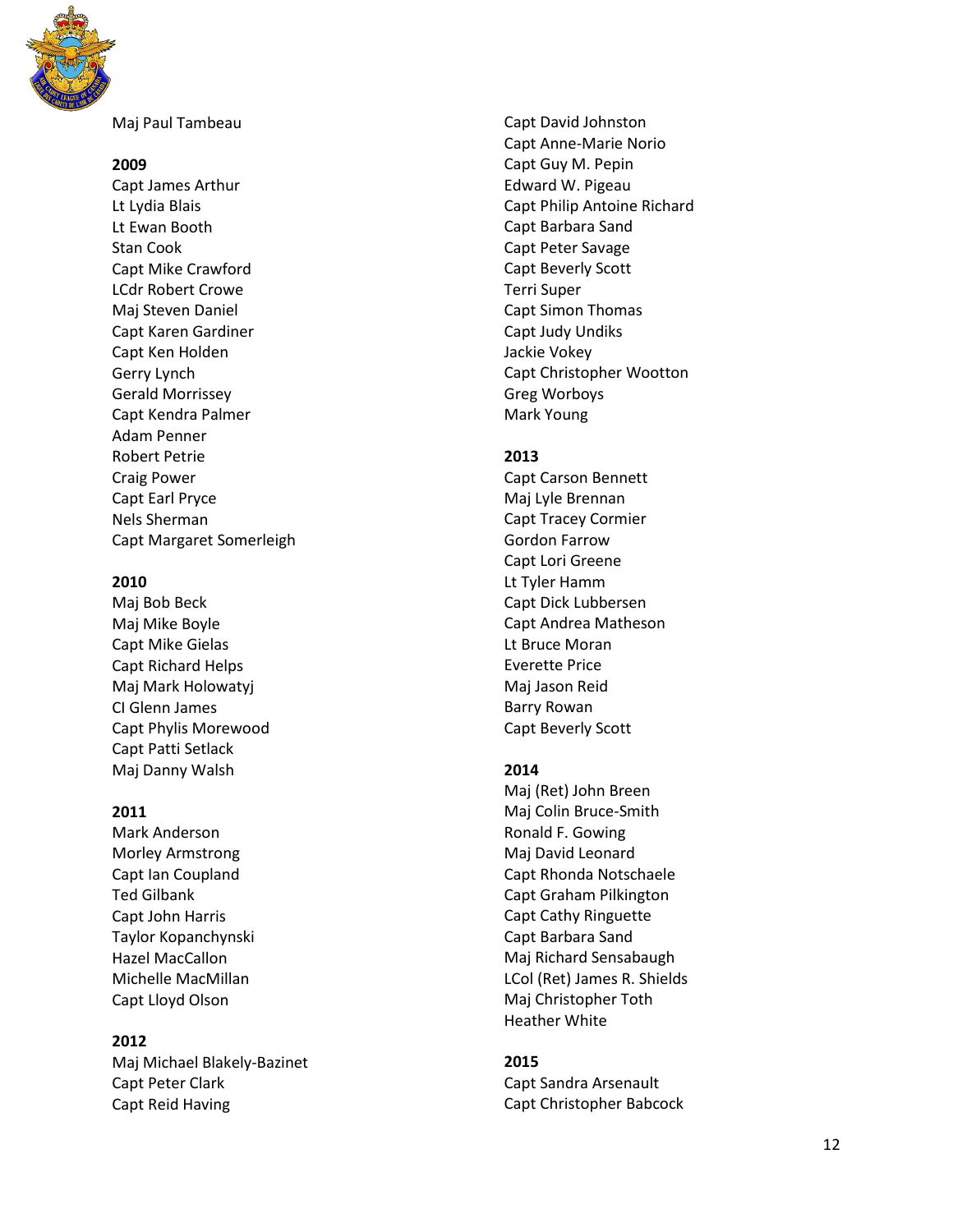

Maj Dale Bliss Maj Lis a J. Burton Lt M yles Drynan Capt Gordon Enright Maj Pierre Fournier Capt Melissa Gilman Capt Juanita Hoban Capt Dianne Keene Sgt Pierre Laporte Capt Deborah Nahachewsky Maj Thomas Powell Capt Gary Saxby Maj Danny Walsh Maj William Woollven Capt Melissa Wordragen Geoffrey Wright

#### **2016**

Lt Linda Desr oches Capt Terry Eritz Capt Allen Blair Hawco Maj Darren Little Capt (Ret) Georgina Macfie Maj Adam Mobbs, CD Capt Bill Peakes, CD Maj Darryl W. Rolfe Marie Steiner Maj Sheila Templeman, CD Capt Brian L. Wagner Capt Bernie Wlock, CD Capt Brian L. Wagner

### **201 7**

Capt Sherry Burgess Capt Jocelyn Burziuk Capt Mark Doucette Capt Daniel G. Duchene Capt Andrew Fichtner Capt Tracey Fiedler Douglas McLennan Roger Miller Barry Rowan

### **201 8**

Capt Jimmy Bourque Scott Bryan Boyes Ocdt Eric Brookins Capt Cindy Buss

Capt Wendy Collett CI Austina Creamer CI Darren Creamer CI Darrell Evans 2Lt Spence r Gillis

#### **201 9**

Dean Black Curtis Bousfield Lou M. Breithaupt LCdr Alan W. Cann Robert W. Constable Welley G érard Cyr Capt Brian Earle, CD2 Capt Andrea Hoiseth Capt A. Wayne Morrison Richard O'Neill Stephanie Pellerin Steven B. Pellow Capt Ken Reid Lt (N) Scott Richards CI Shannon Richards Capt Sharon Tambeau Capt Christopher Wootton

### **2020**

Janine Appolloni Jean -Pierre Beaulieu Lt. Daniel Bjornson Alec Blue Tina Bousfield Capt. Adam Colbourne Capt. (ret) Joseph Collier Lt. Jennifer Cooper Patricia Dagenais CI Anita Dauleg François Dufresne Gary Gehring Susan Harris Capt. Brent Keevill Stephanie Kinch Ken Koback Brian Ludwig Capt. Sarah MacAlduff Rhonda MacLeod for the Ladies Auxiliary Harvey McDonald Stacey Newell Roy Pedersen